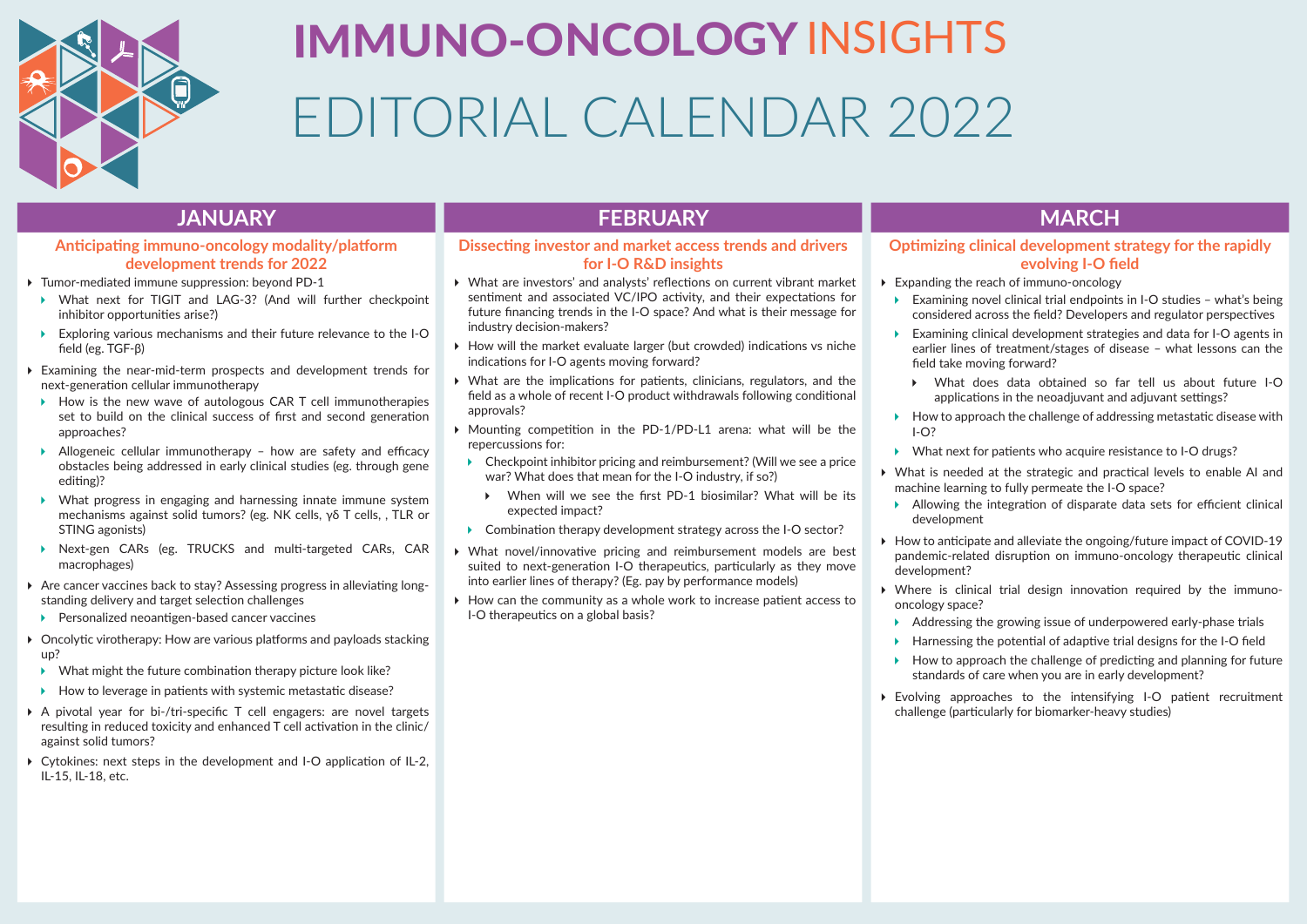# **Novel target and pathways: driving new approaches to tackling the TME and resistance to I-O therapeutics**

- What are the key enabling technologies enhancing novel target identification and validation for antibody therapeutics and cellular immunotherapies? Exploring their capabilities and considerations for practical application
- What tools can assist in targeting tumor-associated antigens? (Eg. MHC, peptide recognition)
- Evaluating cellular immunotherapies (CAR T, TCR, NK, etc.) and bi/ multispecific antibody therapies in solid tumor indications
- $\triangleright$  Optimal approaches to improve specificity (eg. enhancing bispecific antibody avidity)
- $\triangleright$  Which novel targets and pathways are showing promise in improving response rates, efficacy?
	- Understanding mechanisms of resistance (eg. to CAR T cell therapy in melanoma)
	- $\triangleright$  Targeting multiple antigens
	- What are the next steps towards personalizing immuno-oncology therapy to the individual TME?
- What progress with approaches to break up the tumor stroma, thus enabling penetration of TILs and other therapeutics?

# **Combination therapy development: strategic directions towards improving current I-O response rates**

- What key learnings can we take from the latest wave of checkpoint inhibitor combination trials?
- What are the chief considerations for combinations involving antibody drug conjugates? And what's next for this particular field?
- $\triangleright$  Combinations with emerging checkpoint inhibitors what is the data telling us?
- ▶ Combinations with TKIs/targeted therapies
- ▶ How to further rationalize I-O combination therapy development?
- ▶ Regulator perspectives: evolving regulatory thinking on combination therapy selection and trial design
- What unique insights into the TME are single cell RNAseq and spatial transcriptomic applications providing to help direct the design of combination regimens?

# **APRIL MAY JUNE**

### **Nonclinical tools update: are they improving in their capabilities of predicting clinical responses?**

- Emerging animal models. (How to better humanize immune-compromised mice? Utilizing bespoke CRISPR-derived 'gene of interest' mice)
- Developing and validating appropriate cell models and organoids
- What can resected tumors tell us about what changes in the TME following I-O dosing?
- ▶ How to harness preclinical predictivity for co-stimulatory molecules?
- Why aren't preclinical models of antigen-specific T cells predictive of clinical success?
- $\triangleright$  How and where is the combination of preclinical and clinico-genomic data helping predict patient response?
- What are the keys to further accelerating speed to IND in the I-O space?
- ▶ Regulatory perspective: how to approach nonclinical toxicology studies for personalized I-O therapeutics given the lack of good animal models available?
- $\triangleright$  How to address cost and capability issues (of current DNA synthesis platforms, for example) to ensure continued advancement of synthetic biology in the I-O space?
- ▶ How should we reconsider or redesign our R&D approach from discovery onwards if we are targeting second- or third-line treatment with I-O agents from the get-go?

# **How to move towards precision I-O? Innovation in biomarker R&D**

- Assessing the current state of play and identifying next steps in terms of discovering and developing reliable markers of response in solid tumors
- What new directions in biomarker discovery can novel and emerging I-O agents open up for the field (eg. LAG-3, cellular immunotherapies)?
- What do resistance markers tell us about how to harness the innate immune system moving forward?
- $\triangleright$  Exploring the cutting edge in imaging tools and their application in I-O (eg. PET-based tracer studies to monitor immune response; leveraging early imaging predictors to gain an idea of response; delivering noninvasive markers of disease)
- What are the next steps for the field in capitalizing on the potential of single cell sequencing and analysis tools?
- $\blacktriangleright$  Mass cytometry for simultaneous multiple marker analysis
	- Harnessing CyTOF (cytometry by time of flight) in combination with spatial imaging
- Applying AI and machine learning to integrate biomarker data (eg. with longitudinal patient data) – what is practical both now and in the future?
- $\triangleright$  Evaluating the potential of circulating plasma exosomes
- What is the latest thinking in terms of the role of the microbiome and its impact on immune response?
- Who will fund and drive the high-risk/high-reward novel biomarker research required by the I-O field moving forward?

# **JULY SEPTEMBER OCTOBER**

### **Safety: what progress in understanding and addressing immune-related adverse events?**

- $\blacktriangleright$  How are the antibody therapeutic and cellular immunotherapy fields alike addressing the challenges of:
- ▶ Suppressing irAEs (eg. CRS, neurotoxicity)?
- Addressing on-target/off-tumor toxicity?
- Assessing the role of the innate immune system in the development of irAEs
- What platforms are demonstrating potential to aid in the prediction of toxicity?
- How to optimally manage cancer patients with past irAEs and/or autoimmune diseases?

# **Leveraging the cutting-edge TME toolkit**

- What is the current extent of our understanding of the 'how' and 'why' of hot and cold tumors?
	- $\triangleright$  Promising pathways to addressing the issue of T cell exhaustion
	- What are the relevant dendritic cells in human tumors?
- $\blacktriangleright$  How and where is the application of key enabling technologies unlocking the secrets of the TME and tumor resistance to advance the immunooncology field?
	- Multiomics approaches (genomics, proteomics, transcriptomics)
	- $\triangleright$  Single cell analysis
		- Single cell RNA analysis (eg. of TILs)
	- $\triangleright$  Non-invasive spatial imaging
		- What can high parameter cytometry (flow and mass) tell us about cell-to-cell interactions in the TME?
- ▶ Recent progress in understanding and measuring metabolism in situ in the TME (eg. measuring pH as a sign of immunoregulation)
- How to better utilize these tools to gain further insights into I-O mechanisms of action? (Eg. why do checkpoint inhibitors work?)
- $\triangleright$  How to address key data integration issues in deriving insights from novel analytical tools, particularly in terms of integration with disparate preclinical and clinical datasets?